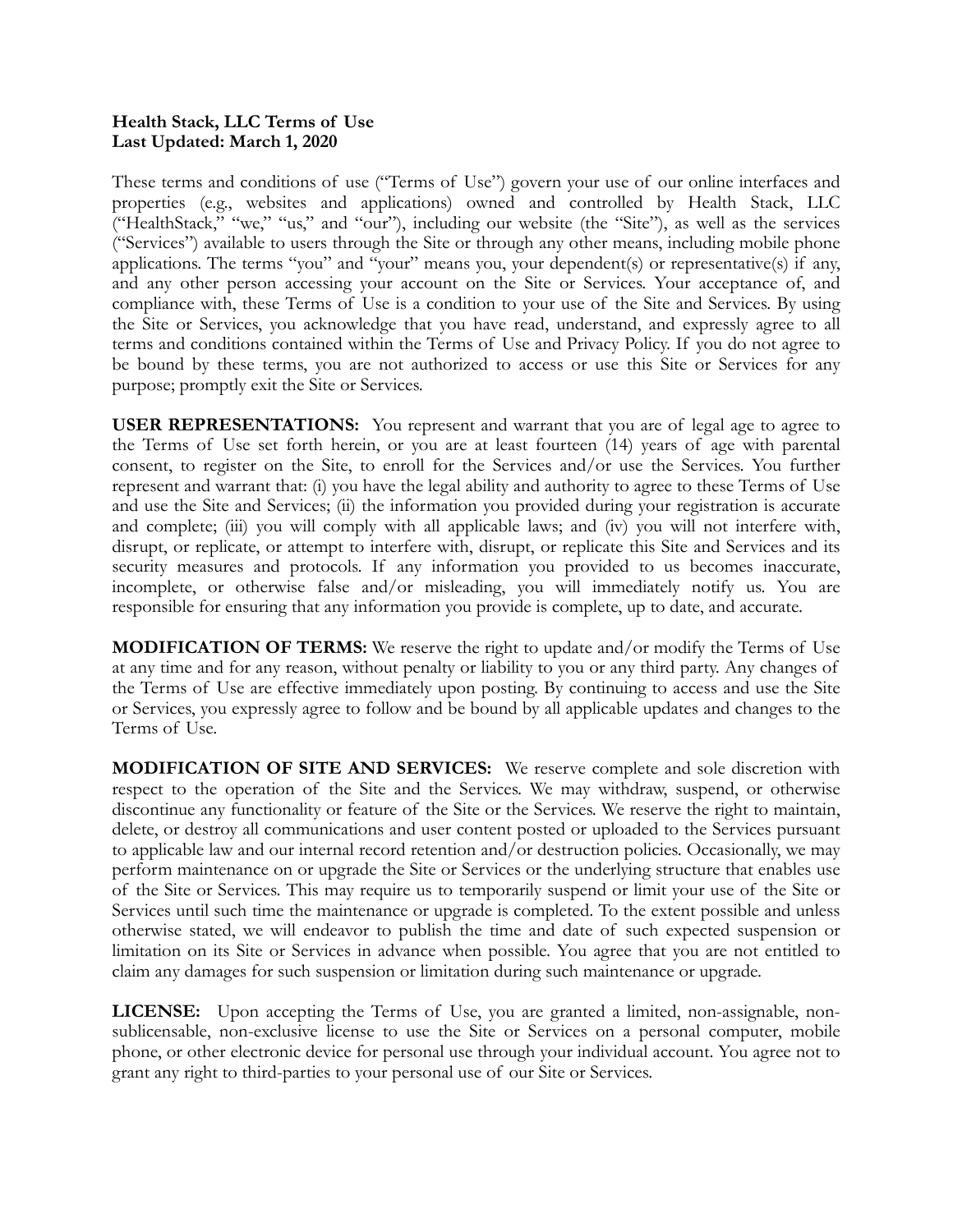**USE OF SERVICES:** You are required to provide us with an email address upon registering. We will use email communications to send you important updates about the Site and Services, as well as notifications when information and documents are added that you need to be aware of (e.g. forms, updated terms, etc.). In some instances, but not all, registered users may be permitted to opt out of receiving emails.

Portions of the Site or Services are only available to users who have registered and created an account with an appropriate username and password ("Registered Users"). Each Registered User is responsible for controlling the privacy, dissemination, access to, and use of their username and password, and promptly informing us of any need to deactivate a password. You also agree to promptly notify us of any unauthorized use of your username, password or any other breach of security that you become aware of involving or relating to the Site or Services by emailing us at [admin@healthstackllc.com.](mailto:admin@healthstackllc.com) We explicitly disclaim liability for any and all losses and damages arising from your failure to comply with this section.

Use of the Site and Services described herein are subject to our Privacy Policy. The Privacy Policy is hereby incorporated by reference into these Terms of Use.

**NOT MEDICAL ADVICE:** Any content or information provided by us or accessible through our Services (collectively, "Content") is for informational purposes only. The Content is not intended to be a substitute for professional medical advice, diagnosis, or treatment. Always seek the advice of your physician or other qualified health provider with any questions you may have regarding a medical condition. Our Services and Content are not intended for use in the diagnosis of disease or other conditions, or in the cure, mitigation, treatment, or prevention of any condition or disease. Please consult your healthcare provider prior to making any decisions related to your health. Reliance on any information provided by us or contained without our Services is solely at your own risk.

**ADDITIONAL TERMS FOR APP STORE APPS:** If you accessed or downloaded a mobile phone application from the Apple App Store, then you agree to use the app only: (i) on an Applebranded product or device that runs iOS (Apple's proprietary operating system software); and (ii) as permitted by the "Usage Rules" set forth in the Apple App Store Terms of Service.

**TERMINATION**: Unless expressed otherwise in writing, we reserve the right to terminate, rescind, revoke, or modify your access to the Site or Services without notice at any time for any reason. Any violation of these Terms of Use will result in immediate termination. We shall not be liable to you or any third party for any such termination. You may opt out of the Site or Services at any time.

**INTELLECTUAL PROPERTY**: All materials on the Site or Services, including the design, layout, and organization (collectively referred to as "Content"), with the exception of data contained in user records, are owned and copyrighted by us or our affiliates and are protected by all applicable intellectual property laws. All rights and title to the Content, trademarks and service marks herein remain with us or its licensors. You are authorized to view the Site or Services and Content. All rights not expressly granted herein are reserved to us. You may not reproduce, retransmit, distribute, disseminate, sell, publish, broadcast, circulate or exploit for commercial gain any portion of the Site or Services or the Content. You further agree that any information you provide or use on the Site or Services, and your use of the Site or the Services, will not infringe or facilitate infringement on any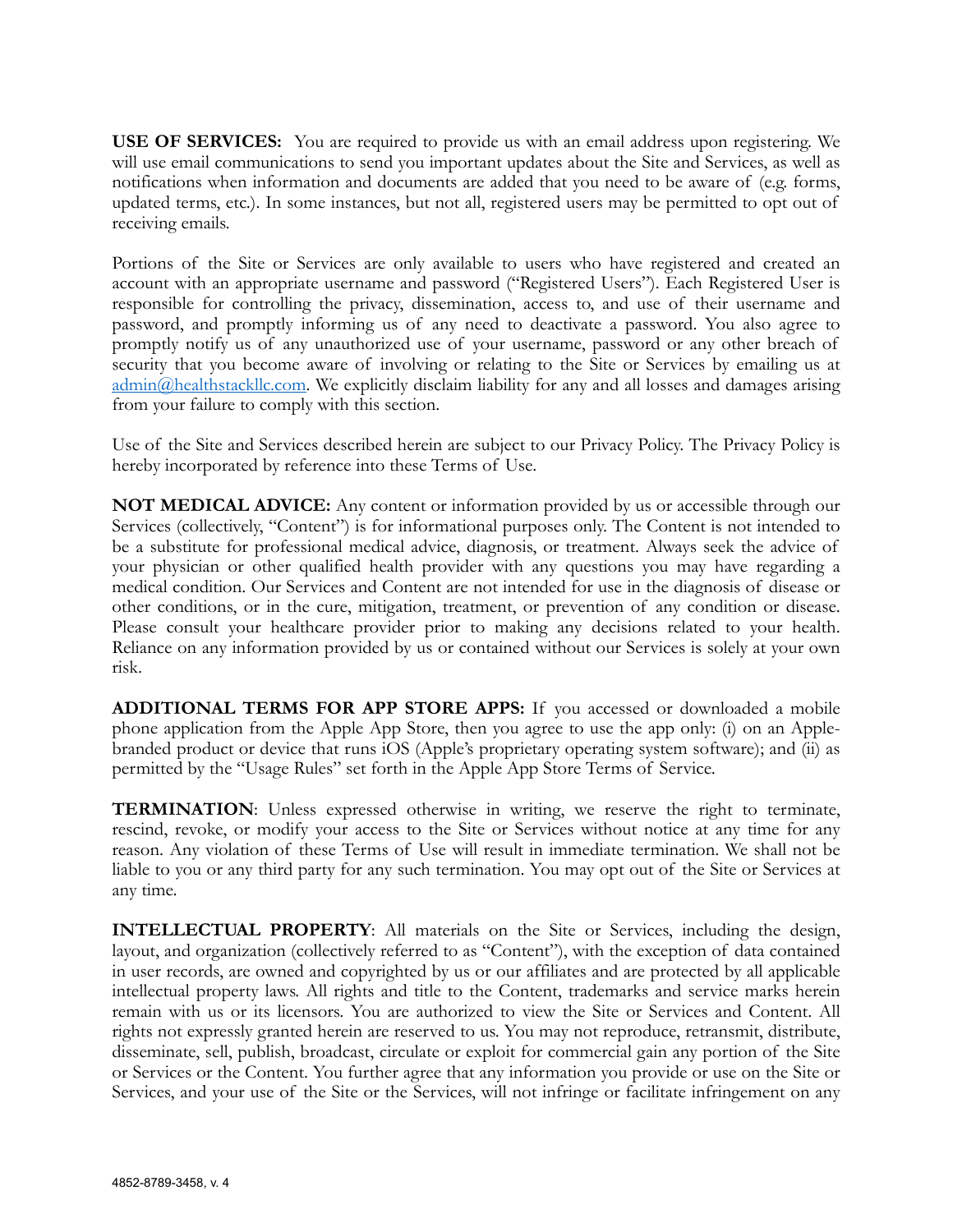copyright, patent, trademark, trade secret, or other proprietary, publicity, or privacy rights of any party, including such rights of third parties.

You further agree that you shall not, and shall not permit any individual or entity to (a) reverse engineer, disassemble, decompile, decode, or adapt the Site, Services, or Content, or otherwise attempt to derive or gain access to the source code of the Site, in whole or in part; (b) bypass or breach any security device or protection used for or contained in the Site or Services; (c) use the Site or Services for purposes of: (i) benchmarking or competitive analysis of the Site; (ii) developing, using or providing a competing software product or service; or (iii) any other purpose that is to Our commercial disadvantage; or, (d) use the Site, Services, or Content for any other purpose or application not expressly permitted by this Agreement.

**THIRD PARTY WEBSITES**: We may provide external links to third party web sites. These Terms of Use apply only to your relationship with us and the Site or Services, and do not describe the terms and conditions, privacy policies or other policies of third parties. Your use of third party websites is at your own risk and subject to the third party's terms and conditions. We disclaim any and all liability for any information set forth on linked sites.

**NO ENDORSEMENT**: We do not endorse the promotions, products, publications or services of any third parties. We do not warrant or validate the advertisements, promotions, communications, or other materials of any third party. Any views expressed by third parties on this Site or Services are solely the views of such third party and we assume no responsibility or liability for the accuracy of any statement made by such third party.

**INDEMNIFICATION:** You hereby agree to hold harmless, defend and indemnify us, our principals, owners, officers, directors, managers, employees, contractors, agents, other affiliated companies, suppliers, successors, and assigns from all liabilities, claims, demands, and expenses, including attorney's fees, that arise from or are related to (a) your use or misuse of the Site or Services, (b) your breach of these Terms of Use, (c) the content or subject matter of any information you provide to us, and/or (d) any negligent or wrongful act or omission by you in the use or misuse of the Site or the Services, including without limitation, infringement of third party intellectual property rights. You agree to waive, to the fullest extent permitted by law, all laws that may limit the efficacy of such indemnifications or releases.

**LIMITATION ON LIABILITY:** IN NO EVENT SHALL WE BE LIABLE FOR ANY DIRECT, INDIRECT, SPECIAL, PUNITIVE, INCIDENTAL, EXEMPLARY, OR CONSEQUENTIAL DAMAGES, OR ANY DAMAGES WHATSOEVER RESULTING FROM ANY LOSS OF USE, LOSS OF PROFITS, LITIGATION, OR ANY OTHER PECUNIARY LOSS, WHETHER BASED ON BREACH OF CONTRACT, TORT (INCLUDING NEGLIGENCE), PRODUCT LIABILITY, OR OTHERWISE, ARISING OUT OF OR IN ANY WAY CONNECTED WITH THIS SITE OR THE PROVISION OF OR FAILURE TO MAKE AVAILABLE ANY SERVICES, EVEN IF ADVISED OF THE POSSIBILITY OF SUCH DAMAGES. WE ARE NOT LIABLE TO YOU OR ANYONE ELSE FOR ANY DECISION MADE OR ACTION TAKEN BASED ON USE OF THIS SITE OR SERVICES, EXCEPT AS REQUIRED BY LAW.

**DISCLAIMER**: THE SITE OR SERVICES ARE PROVIDED BY US ON AN "AS IS" AND "AS AVAILABLE" BASIS. WE MAKE NO REPRESENTATIONS OR WARRANTIES OF ANY KIND, EXPRESS OR IMPLIED, INCLUDING, BUT NOT LIMITED TO, THE IMPLIED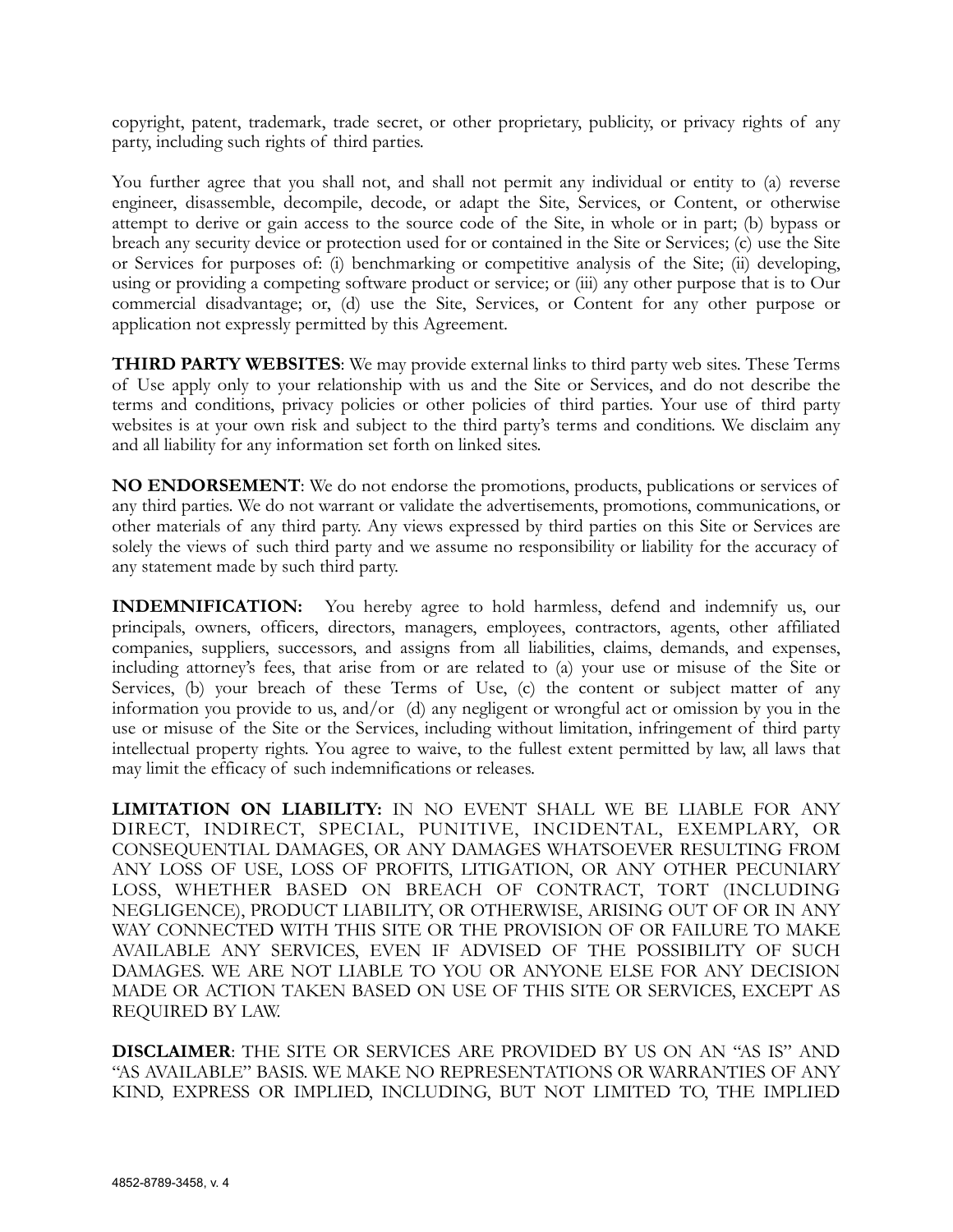## WARRANTIES OF MERCHANTABILITY AND FITNESS FOR A PARTICULAR PURPOSE. WE DO NOT WARRANT THAT THE SITE OR SERVICES WILL BE UNINTERRUPTED, FREE FROM ERROR, OR FREE FROM VIRUSES OR OTHER HARMFUL COMPONENTS.

We will use reasonable efforts to keep the Site or Services content timely and accurate, but we make no guarantees, and disclaim any implied warranty or representation about its accuracy, relevance, timeliness, completeness, or appropriateness for a particular purpose. We assume no liability arising from or relating to the delay, failure, interruption, or corruption of any data or other information transmitted in connection with use of the Site or Services.

**GOVERNING LAW**: These Terms of Use shall be governed by and construed in accordance with the laws of the State of California, as amended from time to time, without regard to principles of conflicts of law. Any cause of action or claim you may have with respect to us must be commenced within one (1) year after it arises. If any provision of these Terms of Use is found to be invalid by any court having competent jurisdiction, the invalidity of such provision shall not affect the validity of the remaining provisions of these Terms of Use, which shall remain in full force and effect.

**AGREEMENT TO ARBITRATE, JURISDICTION, VENUE:** YOU AGREE THAT ANY DISPUTE, CLAIM OR CONTROVERSY ARISING OUT OF OR RELATING TO THESE TERMS OF USE OR THE BREACH, TERMINATION, ENFORCEMENT, INTERPRETATION OR VALIDITY THEREOF OR THE USE OF THE SERVICES (COLLECTIVELY, "DISPUTE(S)") WILL BE SETTLED BY BINDING ARBITRATION. This arbitration clause governs all disputes, except that each party retains the right: (i) to bring an individual action in small claims court, and (ii) to seek injunctive or other equitable relief in a court of competent jurisdiction to prevent the actual or threatened infringement, misappropriation or violation of a party's copyrights, trademarks, trade secrets, patents or other intellectual property rights (the action described in the foregoing clause (ii), an "IP Protection Action").

Without limiting the foregoing, you may decline the above arbitration provisions and you may retain the right to litigate any other Dispute if you provide us with written notice of your desire to do so, by U.S. mail or express courier to the address contained in the "Notices" section below, within thirty (30) days following the date you first agree to these Terms of Use (such notice, an "Arbitration Optout Notice"). If you don't provide us with an Arbitration Opt-out Notice within the thirty (30) day period, you will be deemed to have knowingly and intentionally waived your right to litigate any Dispute except as expressly set forth above. The exclusive jurisdiction and venue of any IP Protection Action or, if you timely provide us with an Arbitration Opt-out Notice, any other claims, will be the state and federal courts located in the State of California and each of the parties hereto waives any objection to jurisdiction and venue in such courts.

UNLESS YOU TIMELY PROVIDE US WITH AN ARBITRATION OPT-OUT NOTICE, YOU ACKNOWLEDGE AND AGREE THAT YOU AND WE ARE WAIVING THE RIGHT TO A TRIAL BY JURY OR TO PARTICIPATE AS A PLAINTIFF OR CLASS MEMBER IN ANY PURPORTED CLASS ACTION OR REPRESENTATIVE PROCEEDING. FURTHER, UNLESS BOTH YOU AND WE OTHERWISE AGREE IN WRITING, THE ARBITRATOR MAY NOT CONSOLIDATE MORE THAN ONE PERSON'S CLAIMS, AND MAY NOT OTHERWISE PRESIDE OVER ANY FORM OF ANY CLASS OR REPRESENTATIVE PROCEEDING.